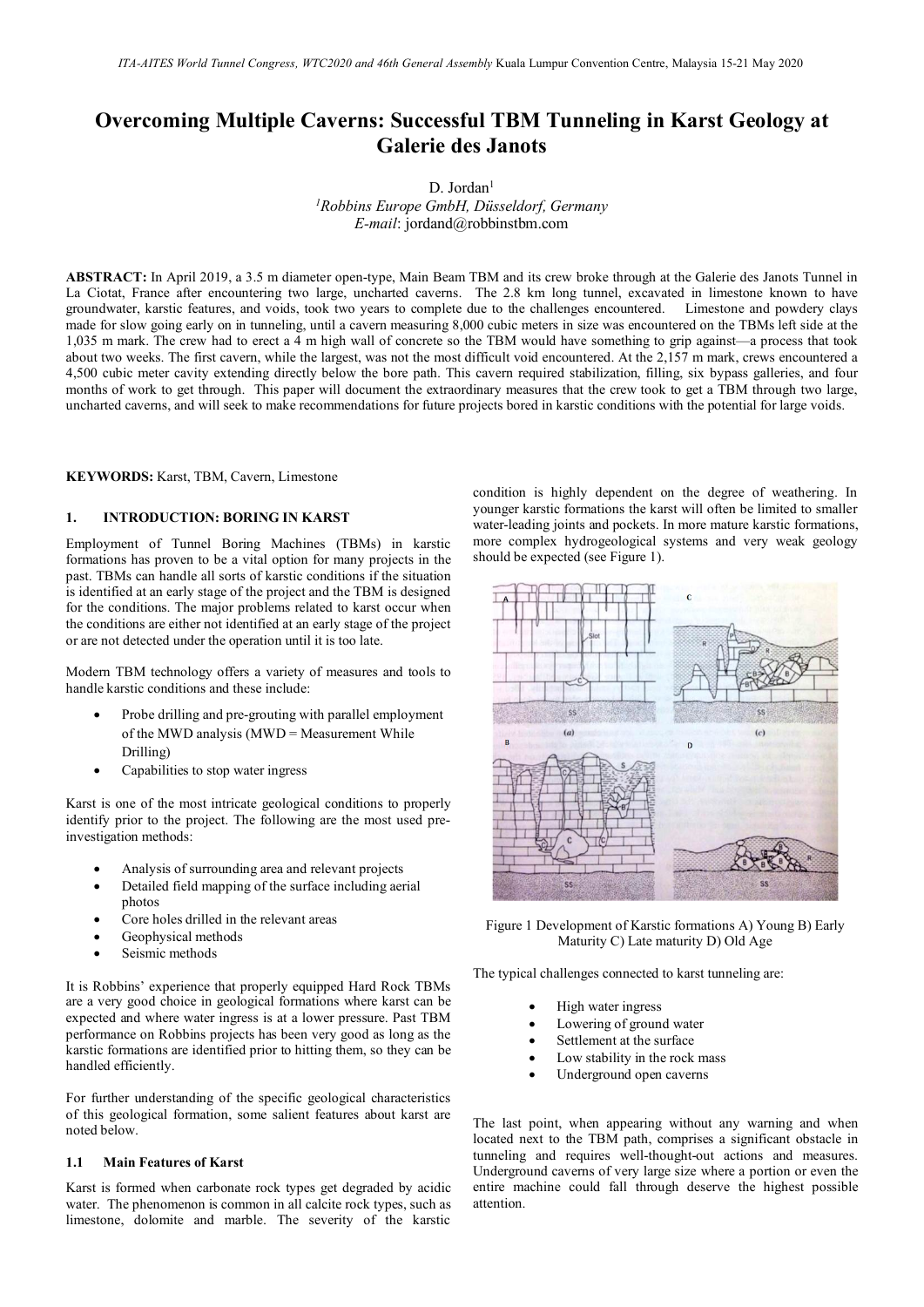### **2. THE GALERIE DES JANOTS PROJECT**

The project is located in the Aix-Marseille-Provence metropolis and next to the community of La Ciotat at the French Mediterranean Coast. The 2,800 m tunnel is one of the fourteen operations designed to save water and protect resources, which are being carried out by the Aix-Marseille-Provence metropolis, water agency Rhône Mediterranean Corsica, and the French State Government. In this area, particularly in summer, temperatures can get extreme and rain fall levels can be quite low. The supply of water relies on employment of pipelines through an existing network with significant safety and vulnerability deficiencies: the pipes have estimated water losses of 500,000 cubic meters per year. Moreover, the current pipes have a capacity limited to 330 liters per second, which is largely insufficient in the summer months. With the new pipeline along the Galerie des Janots, the capacity will be increased to 440 liters per second.

The Galerie de Janots alignment will pass under Le Parc National des Calanques, with cover between 15 and 180 meters. Geotechnical studies of the area showed Limestone, with the possibility of both filled and empty karst caverns.

## **2.1 Main Beam Machine**

A Robbins Open Type Main Beam TBM at bore diameter 3,50 m provided from the companies' rental fleet of TBMs was selected and delivered to site in the beginning of 2017. Prior to its employment during the rebuild, the machine was extensively modernized and upgraded (see table 1).

| Table 1 Galerie des Janots TBM Specifications |  |
|-----------------------------------------------|--|
|-----------------------------------------------|--|

| <b>Main Beam TBM Specifications</b> |                      |                               |
|-------------------------------------|----------------------|-------------------------------|
| Diameter                            | <b>Bore Diameter</b> | $3.50 \text{ m}$              |
|                                     | Cutters              | 17-inch disc cutters,         |
|                                     |                      | back-loading                  |
|                                     | Number of Discs      | 25                            |
|                                     | Recommended          | 267 kN                        |
|                                     | load per cutter      |                               |
| Cutterhead Drive                    | Cutterhead           | $4 \times 187$ kW = 748 kW    |
|                                     | Power                |                               |
|                                     | Cutterhead           | Max of 14.4 RPM               |
|                                     | Speed                |                               |
|                                     | Cutterhead           | 496kNm                        |
|                                     | Torque               |                               |
| <b>Cutterhead Thrust</b>            | Maximum              | 7,481 kN @ 331 bar            |
|                                     | Thrust               |                               |
|                                     | Thrust Cylinder      | 1,550 mm                      |
|                                     | Stroke               |                               |
| <b>TBM</b> Conveyor                 | Belt conveyor        | 500 mm width; 2.5             |
|                                     |                      | m/sec belt speed              |
| Weights and                         | Total length         | 135 <sub>m</sub>              |
| <b>Dimensions</b>                   |                      |                               |
|                                     | TBM weight           | 170 tonne                     |
| <b>Turning Limits</b>               | Minimum curve        | 225m                          |
|                                     | radius               |                               |
|                                     | (horizontal)         |                               |
|                                     | Minimum curve        | $650 \text{ m}/550 \text{ m}$ |
|                                     | radius (vertical     |                               |
|                                     | up/down)             |                               |

Assembly of the machine was conducted at the tunnel's portal with only limited space available. The TBM and Back-Up System were a combined 135 m long and could not fit at full length at the small jobsite abutting residences and other buildings. Very little on-site storage was allotted in the launch area, with just 25 m outside the portal for assembly--the exact length of the TBM from the head to the rear legs. The logistics of the machine arriving in sequence and being assembled on time was vital. Robbins crews assisted contractor Eiffage with a two-stage assembly. First, crews assembled the TBM and five decks of the back-up system, followed by the remaining decks after the machine had bored forward.

The machine, christened "Augustine", was commissioned on March 3, 2017 and crews began a 24-hour excavation schedule (see Figure 2).



Figure 2 Robbins Main Beam TBM "Augustine" at site assembly

At the machine's launch, the crew was optimistic about getting through the obstacles to be expected when in the karstic limestone. The tunnel boring machine was equipped with a probe drill to detect features ahead of the bore. If the karst were small, the plan was to fill it with concrete. If large caverns were encountered, small parallel galleries would be erected.

To further identify cavities ahead of the TBM, the crew installed a geotechnical BEAM system, standing for Bore-tunneling Electrical Ahead Monitoring. BEAM is a ground prediction technique using focused electricity-induced polarization to detect anomalies ahead of the TBM.

#### **2.2 Augustine Underway**

The Eiffage team were well prepared and knew that ground conditions were likely to be adverse – and this came up very soon after start. Conditions were particularly tough in the first 1,000 m of boring. The crew encountered limestone with powdery clays, but this became an obstacle when groundwater was added to the mix.

Areas of water-bearing rock that turned the material into a sticky clay were reported. It became necessary to unblock the cutterhead manually using a clay spade and shovel. Water spray at the cutterhead was reduced to keep the clay dry and better to cut.

Ground support in this area included resin-anchored bolts and rings, topped with wire mesh and a 10 to 15 cm thick layer of shotcrete. Some small filled and empty karst cavities were encountered, and these were systematically drained if needed and filled with grout or foam.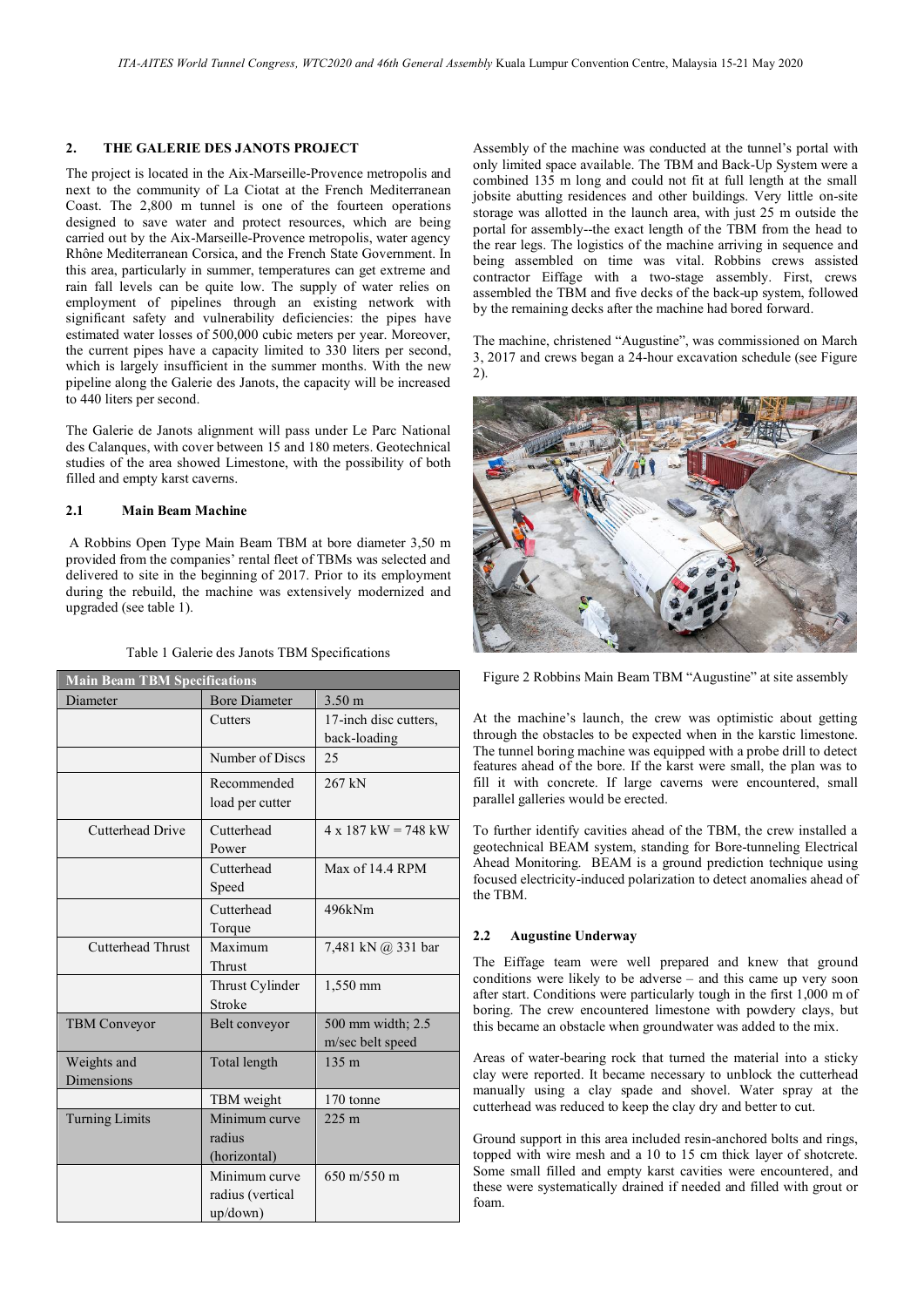At mark 1,035 m, the machine hit a cavern on the TBM's left side. The cavern, studded with stalactites and stalagmites and measuring 8,000 cubic meters in size, was grazed by the TBM shield (see Figure 3).



Figure 3 Underground cavern encountered during bore

The view into the cavern was picturesque, and was a pristine space about 60 m below the surface where no human being had ever been before. The cavern was named "Grotte Marie Lesimple" after the site geologist.

During geological testing including vertical bore holes drilled from surface, there were no indications of this fairly big underground cavity. The TBM had grazed a corner of the cavern (see Figure 4), and would now have to pass through it.



Figure 4. Layout of underground cavern and position of TBM's cavern encounter as seen from top view

To cross the cavern space, crews erected a 4 m high wall of concrete so the TBM would have something to grip against. The TBM was started up and was able to successfully navigate out of the cavern in eight strokes without significant downtime to the operation. The team on site managed to overcome this obstacle about two weeks (see Figure 5). The cavern was not backfilled, but left in place with an entry point for future access if needed.



Figure 5 Wall of concrete erected to provide gripper support for TBM

#### **2.3 A Second Cavern**

Back on track and in a continuation of the professional performance on site, the Eiffage team with "Augustine" delivered advances rates averaging 20 to 22 m per day and over 400 m a month. The shift organization included two shifts per day as well as a dedicated night shift for maintenance. Thus, the machine was at all times kept at its best level of service and availability.

The crew enjoyed good performance but was always alert and took measures to detect the ground ahead. At mark 2,157m, the machine grazed the top of an unknown cavity that extended deep below the tunnel path. This structure measured 22 m long, 15 m wide, and 14 m deep, or about 4,500 cubic meters of open space. So, about half the size of Grotte Marie Lesimple when considering its volume but far more critical with respect to its location – beneath the machine's alignment (see Figure 6).

The action plan on site included probing in front of the cutterhead and stabilizing the cavity with foam and concrete. Since access to the cavity across the cutterhead was very much limited due to the machine's size and diameter (3,50m), bypass galleries were built to get access.

After filling much of the cavity  $(1,500 \text{ m}^3)$ , the biggest difficulty was to ensure the gripping of the machine. In total, six bypass galleries and four months of work were necessary to reach the end of this challenge. The cavern was closed off after passing through it.

The remaining 600 m of tunneling presented good rock and Augustine performed at rates mentioned above. The best performance rate was noted at 25 m per day. Final breakthrough occurred in April 2019 (see Figure 7).